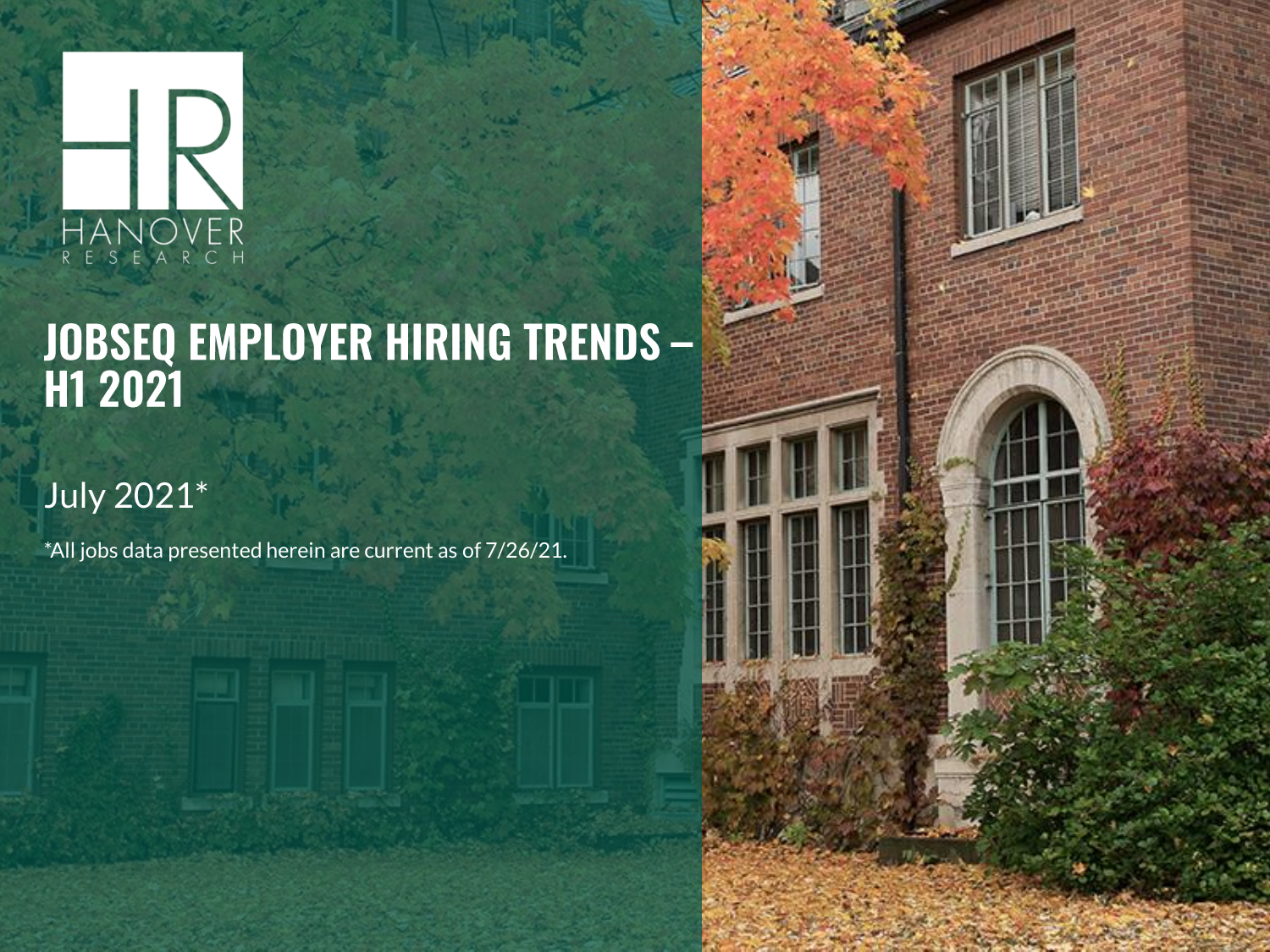# **IN-DEMAND OCCUPATIONS**

### **OVERVIEW OF H1 2021**

- **Alongside heavy demand for Registered Nurses, employers seeking applicants with postsecondary credentials also expressed strong demand for several business and technology occupations.** During H1 2021 (i.e., January 2021 – June 2021), employers posted 15.0 million new job postings across all industries. Of occupations typically requiring a postsecondary credential, Registered Nurses experienced by far the greatest demand, followed by Software Developers. Business-related openings comprise many of the remaining most in-demand occupations, with Human Resources Specialists entering the top 10 in H1 2021.
- **Employers have had more difficulty in filling recent openings for accounting and software development-related positions.** In H1 2021, positions for Accountants and Auditors reported a close rate of only 70.2 percent, followed by Software Developers at 70.8 percent, suggesting a difficulty in filling needed openings for these professionals. Openings for Registered Nurses remained difficult to fill at 71.6 percent, though this has improved slightly from the lowest rate of 71.0 percent in H2 2020.
- **Compared to H2 2020 (i.e., July 2020 – December 2020), employers expressed the greatest growth in demand for individuals with credentials in economics and communications.** Between H2 2020 and H1 2021, demand for individuals with an academic background in economics and communications grew by 87.9 percent and 87.2 percent, respectively. These were the largest changes among Top-20 most indemand academic backgrounds. Smaller high-growth fields, reflecting between 20,000 and 50,000 job postings in H1 2021, include Pharmacy (+121.9 percent), Software Engineering (+101.9 percent), Physical Therapy (+96.4 percent), and Business Management (+94.7 percent).

Notably, demand for nearly all academic backgrounds expanded in line with the overall economic rebound across H1 2021.

#### Jobs with Most Total Postings Typically Requiring Postsecondary Degrees\*, H1 2021



Ads Closed Ads Posted

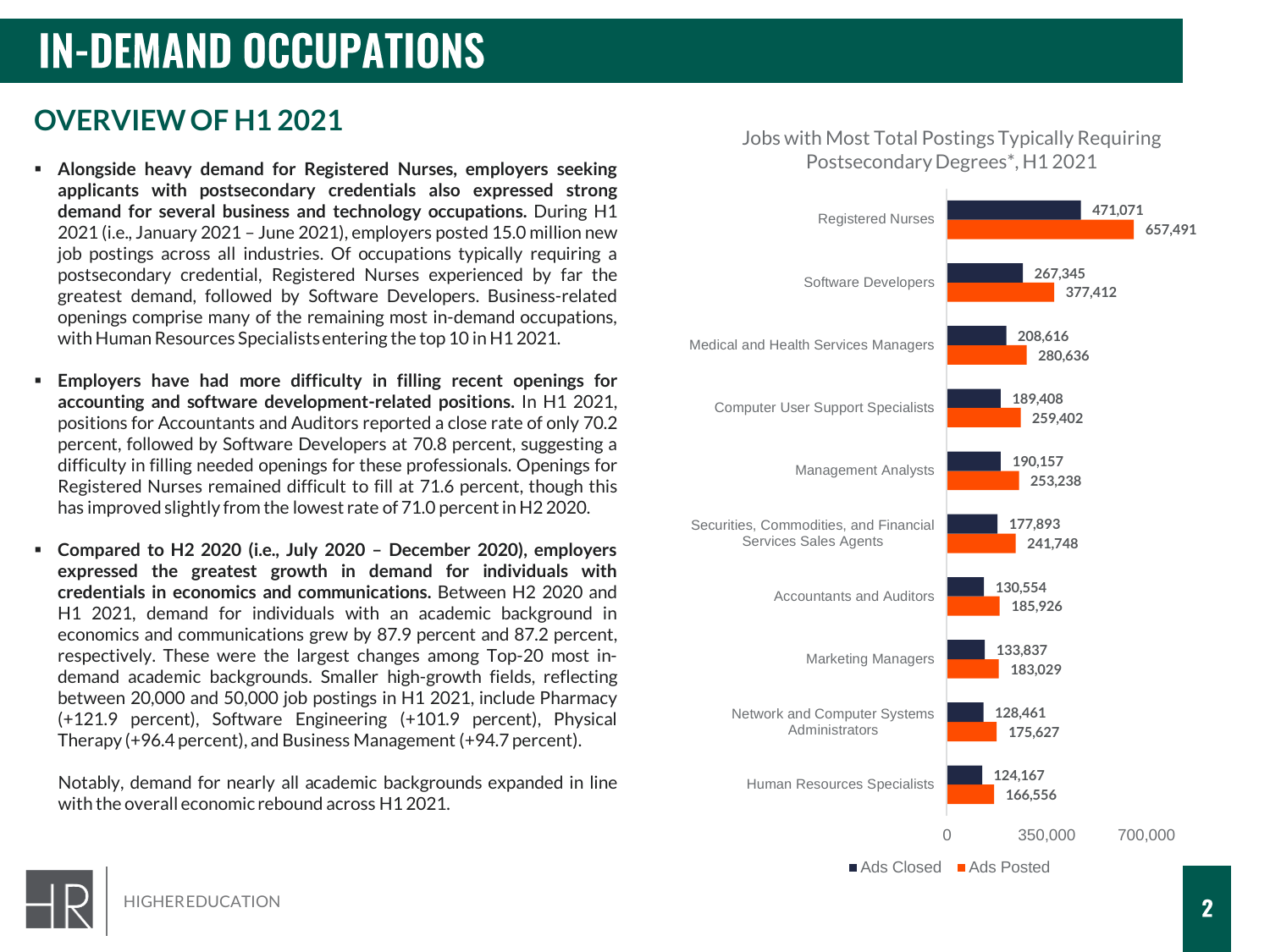# **SPOTLIGHT: SKILLS AND CERTIFICATIONS**

#### Top CertificationsAmong Postings Typically Requiring Postsecondary Degrees\*, H1 2021



#### Top Hard SkillsAmong Postings Typically Requiring Postsecondary Degrees\*, H1 2021



## **OVERVIEW OF H1 2021**

- **Healthcare-related certifications continue to be most in-demand among employers seeking individuals with a postsecondary degree.** Standard in-demand healthcare certifications included Basic Life Support (BLS), Certification in Cardiopulmonary Resuscitation (CPR), and others, while more specialized credentials included Registered Nurse (RN) and Pediatric Advanced Life Support (PALS). Additional highly-requested certifications include those in business (e.g., Project Management Professional, Certified Public Accountant) and technology (e.g., Certified Information Systems Security Professional).
	- o Between H2 2020 and H1 2021, every top-15 certification experienced significant growth (along with increased job postings overall), and the fastest-growing certifications among these include Child Development Associate (+93.8 percent), Neonatal Resuscitation Program (+92.8 percent), and Pediatric Advanced Life Support(+86.2 percent).
- **Computer languages and programming are among the most indemand hard skills, in addition to knowledge of Microsoft Office.** Computer programming was the third most in-demand hard skill behind Microsoft Office. Additionally, knowledge of specific computer languages, including Structured Query Language (SQL), Python, and Java, were included among the top 15 most in-demand hard skills, closely followed by additional technology-related hard skills that were previously outside of the Top 15 (e.g., Amazon Web Services, Linux). Several additional in-demand hard skills are related to business (e.g., Finance,Marketing) and teaching (in schoolsand in business settings).
	- o Between H2 2020 and H1 2021, employers demonstrated increased demand for nearly every hard skill. Skills with the strongest gains include Marketing (+101.5 percent), Microsoft Azure (+80.9 percent), Finance (+78.0 percent), and Data Analysis (+76.4 percent).

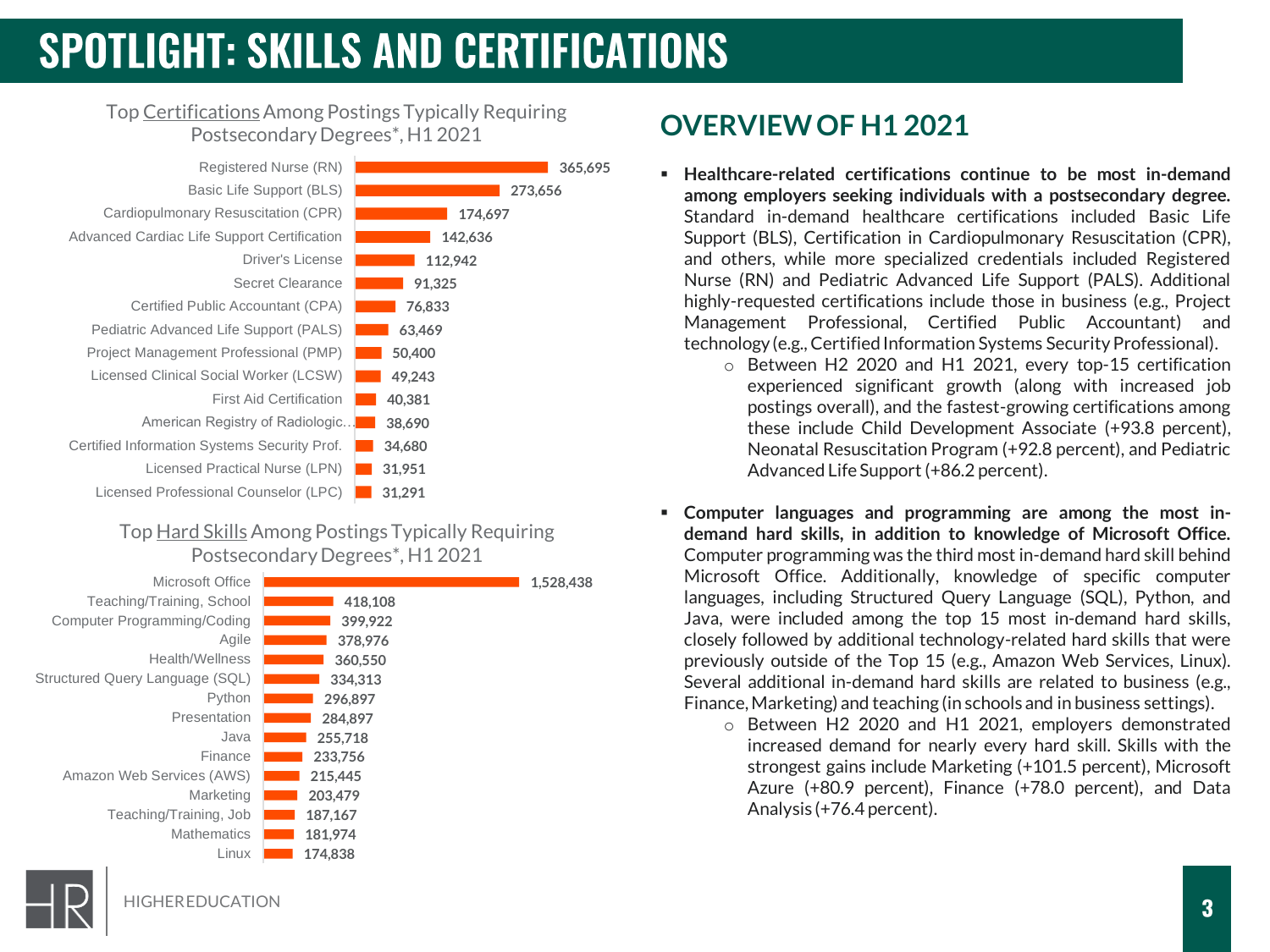# **COMPARISON - 2021 VS. 2020/2019**

## **OVERVIEW OF H1 2021**

- **Job postings volume increased significantly in H1 2021, catapulting above H2 2019 levels for the first time.** New job postings grew 8.9 percent in H2 2020 and 16.9 percent in H1 2021 – following a -13.3 percent decline overall in H1 2020.
- **The volume of job postings for all high-volume occupations have rebounded to exceed H2 2019 pre-pandemic levels.** Demand for Registered Nurses experienced the strongest growth of 97.7 percent against H2 2019, followed by Marketing Managers (+77.5 percent), Medical and Health Services Managers (+46.2 percent), and Human Resources Specialists (+45.0 percent).



Total New Job Postings \*\* by Period



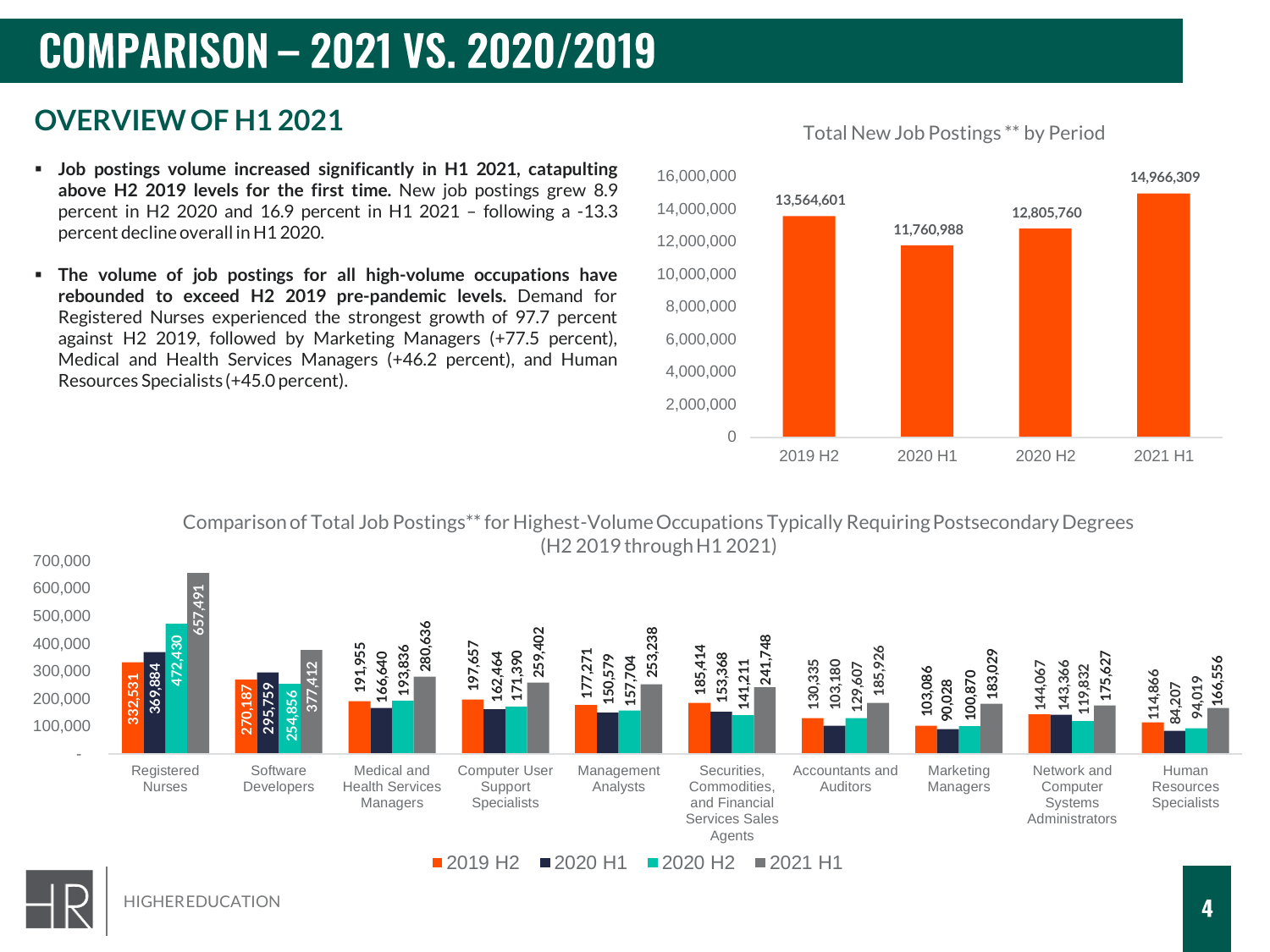\*JobsEQ bases postsecondary degree attainment requirements on the Bureau of Labor Statistics' (BLS) "Typical Education Needed for Entry" field, which it defines as "the typical level of education that most workers need to enter the occupation." BLS uses its annual survey of workers throughout the United States to categorize occupations by the educational attainment of the majority of surveyed workers.

\*\*JobsEQ data may be subject to revision and an adjusted historical series of the data may be provided at a later date. Time series data can be volatile with trends unrelated to actual changes in demand; use with caution. Figures and data points reflect new jobs posted during the designated time period preceding the date that the query is run.